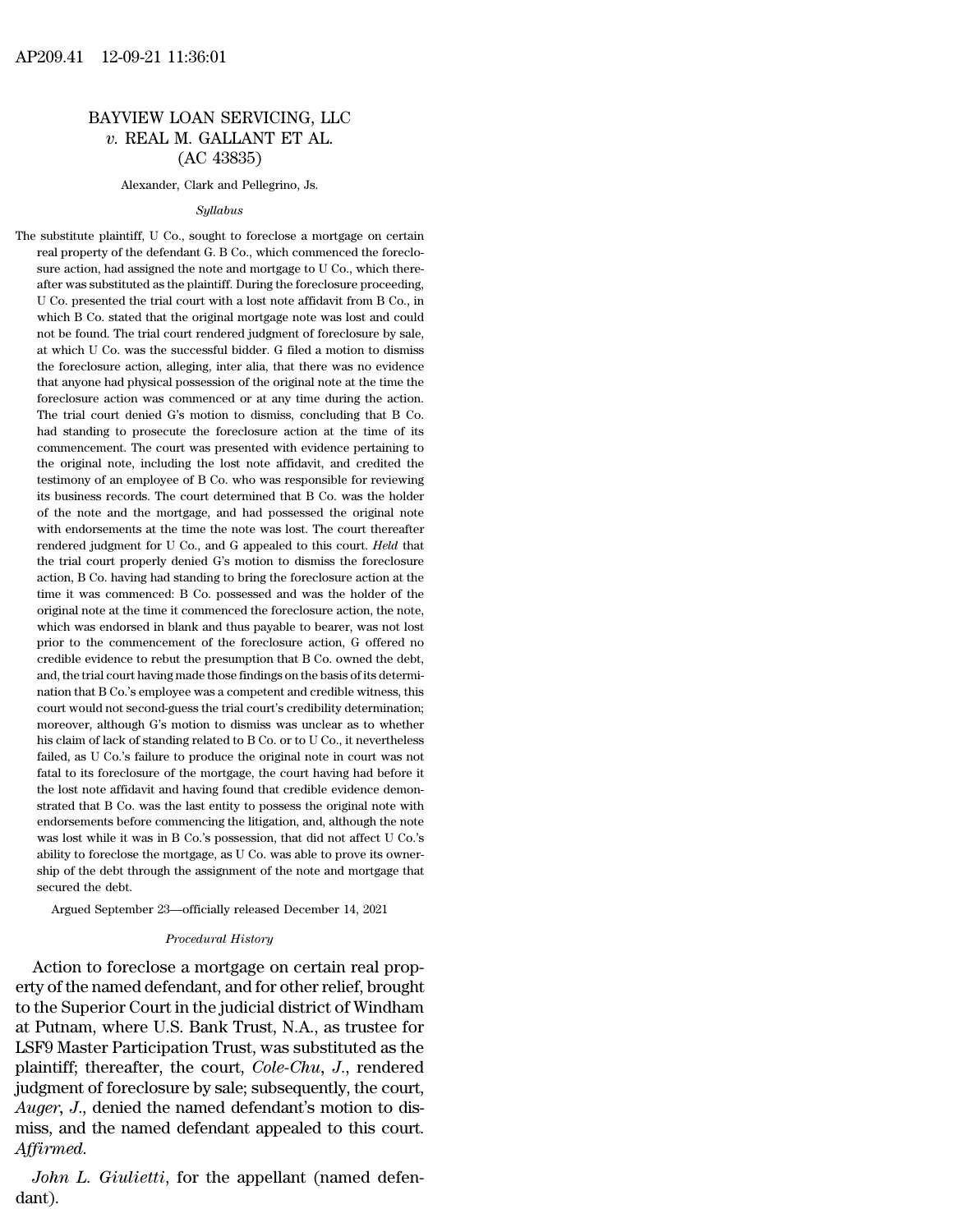*Christopher J. Picard*, for the appellee (plaintiff).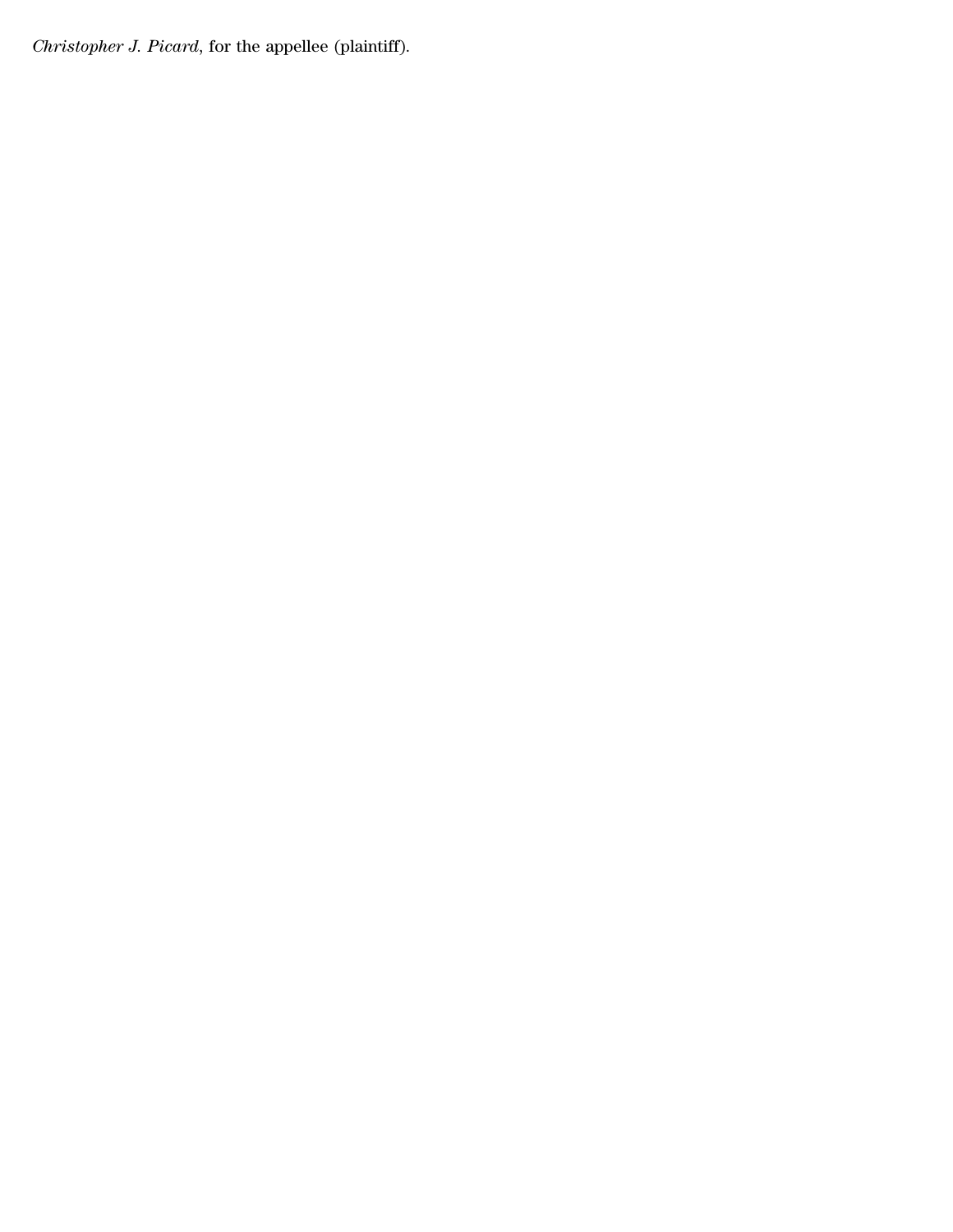## *Opinion*

Opinion<br>
PER CURIAM. The defendant Real M. Gallant<sup>1</sup> appeals<br>
om the judgment of foreclosure by sale<sup>2</sup> rendered by<br>
a trial court and from the court's dopial of bis motion opinion<br>PER CURIAM. The defendant Real M. Gallant<sup>1</sup> appeals<br>from the judgment of foreclosure by sale<sup>2</sup> rendered by<br>the trial court and from the court's denial of his motion<br>to dismiss this foreclosure action, which had b opinion<br>
PER CURIAM. The defendant Real M. Gallant<sup>1</sup> appeals<br>
from the judgment of foreclosure by sale<sup>2</sup> rendered by<br>
the trial court and from the court's denial of his motion<br>
to dismiss this foreclosure action, which h  $\omega_{pinion}$ <br>
PER CURIAM. The defendant Real M. Gallant<sup>1</sup> appeals<br>
from the judgment of foreclosure by sale<sup>2</sup> rendered by<br>
the trial court and from the court's denial of his motion<br>
to dismiss this foreclosure action, which  $\omega_{pinion}$ <br>
PER CURIAM. The defendant Real M. Gallant<sup>1</sup> appeals<br>
from the judgment of foreclosure by sale<sup>2</sup> rendered by<br>
the trial court and from the court's denial of his motion<br>
to dismiss this foreclosure action, which FER CURIAM. The defendant Real M. Gallant<sup>1</sup> appeals<br>from the judgment of foreclosure by sale<sup>2</sup> rendered by<br>the trial court and from the court's denial of his motion<br>to dismiss this foreclosure action, which had been com PER CURIAM. The defendant Real M. Gallant<sup>1</sup> appeals<br>from the judgment of foreclosure by sale<sup>2</sup> rendered by<br>the trial court and from the court's denial of his motion<br>to dismiss this foreclosure action, which had been com from the judgment of foreclosure by sale<sup>2</sup> rendered by<br>the trial court and from the court's denial of his motion<br>to dismiss this foreclosure action, which had been com-<br>menced by the original plaintiff, Bayview Loan Servi the trial court and from the court's denial of his motion<br>to dismiss this foreclosure action, which had been com-<br>menced by the original plaintiff, Bayview Loan Servic-<br>ing, LLC (Bayview), the assignee of a note and mortga to dismiss this foreclosure action, which had been com-<br>menced by the original plaintiff, Bayview Loan Servic-<br>ing, LLC (Bayview), the assignee of a note and mortgage<br>that had been executed by the defendant with respect<br>t menced by the original plaintiff, Bayview Loan Servic-<br>ing, LLC (Bayview), the assignee of a note and mortgage<br>that had been executed by the defendant with respect<br>to certain real property located in Brooklyn. The defen-<br>d ing, LLC (Bayview), the assignee of a note and mortgage<br>that had been executed by the defendant with respect<br>to certain real property located in Brooklyn. The defen-<br>dant claims that (1) the trial court, after holding an<br>e that had been executed by the defendant with respect<br>to certain real property located in Brooklyn. The defen-<br>dant claims that (1) the trial court, after holding an<br>evidentiary hearing on the motion to dismiss, improp-<br>erl to certain real property located in Brooklyn. The defen-<br>dant claims that (1) the trial court, after holding an<br>evidentiary hearing on the motion to dismiss, improp-<br>erly determined that the substitute plaintiff, U.S. Bank dant claims that (1) the trial court, after holding an evidentiary hearing on the motion to dismiss, improperly determined that the substitute plaintiff, U.S. Bank Trust, N.A., as trustee for LSF9 Master Participation Trus evidentiary hearing on the motion to dismiss, improperly determined that the substitute plaintiff, U.S. Bank<br>Trust, N.A., as trustee for LSF9 Master Participation<br>Trust (U.S. Bank), has standing to maintain this action,<br>ev erly determined that the substitute plaintiff, U.S. Bank<br>Trust, N.A., as trustee for LSF9 Master Participation<br>Trust (U.S. Bank), has standing to maintain this action,<br>even though the original note was not produced in<br>cour Trust, N.A., as trustee for LSF9 Master Participation<br>Trust (U.S. Bank), has standing to maintain this action,<br>even though the original note was not produced in<br>court, and that the requirements of General Statutes<br>§ 42a-3 Trust (U.S. Bank), has standing to maintain this action,<br>even though the original note was not produced in<br>court, and that the requirements of General Statutes<br> $\frac{2a-3-309}{a}$ , which governs lost instruments, had been<br>sa even though the original note was not produced in<br>court, and that the requirements of General Statutes<br>§ 42a-3-309, which governs lost instruments, had been<br>satisfied because "all reasonable attempts" had been<br>made to loca court, and that the requirements of General Statutes  $§$  42a-3-309, which governs lost instruments, had been satisfied because "all reasonable attempts" had been made to locate the lost note before a lost note affidavit w  $$42a-3-309$ , which gov<br>satisfied because "all<br>made to locate the lost<br>was created,<sup>3</sup> and (2)<br>trial court, which neces<br>sure judgment. We dis<br>of the trial court.<br>The following facts Eished because an reasonable attempts had been<br>ade to locate the lost note before a lost note affidavit<br>as created,<sup>3</sup> and (2) a fraud was perpetrated on the<br>al court, which necessitates a reversal of the foreclo-<br>re judg made to locate the lost hote before a lost hote amdavit<br>was created,<sup>3</sup> and (2) a fraud was perpetrated on the<br>trial court, which necessitates a reversal of the foreclo-<br>sure judgment. We disagree and affirm the judgment<br>

was created, and  $(2)$  a fraud was perpetrated on the<br>trial court, which necessitates a reversal of the foreclo-<br>sure judgment. We disagree and affirm the judgment<br>of the trial court.<br>The following facts and procedural hi of the trial court, which hecessicates a reversal of the foreclo-<br>sure judgment. We disagree and affirm the judgment<br>of the trial court.<br>The following facts and procedural history are rele-<br>vant to our resolution of the cl sure judgment. We usagree and armini the judgment<br>of the trial court.<br>The following facts and procedural history are rele-<br>vant to our resolution of the claims on appeal. On Febru-<br>ary 2, 2006, the defendant executed a not of the trial court.<br>The following facts and procedural history are rele-<br>vant to our resolution of the claims on appeal. On Febru-<br>ary 2, 2006, the defendant executed a note in the amount<br>of \$322,800 in favor of VirtualBan The following facts and procedural history are relevant to our resolution of the claims on appeal. On February 2, 2006, the defendant executed a note in the amount of \$322,800 in favor of VirtualBank, a division of Lydian vant to our resolution of the claims on appeal. On February 2, 2006, the defendant executed a note in the amount of \$322,800 in favor of VirtualBank, a division of Lydian Private Bank. The note was secured by an open-end m ary 2, 2006, the defendant executed a note in the amount<br>of \$322,800 in favor of VirtualBank, a division of Lydian<br>Private Bank. The note was secured by an open-end<br>mortgage in favor of Mortgage Electronic Registration<br>Sys of \$322,800 in favor of VirtualBank, a division of Lydian<br>Private Bank. The note was secured by an open-end<br>mortgage in favor of Mortgage Electronic Registration<br>Systems, Inc., as nominee for VirtualBank, which encum-<br>bere Private Bank. The note was secured by an open-end<br>mortgage in favor of Mortgage Electronic Registration<br>Systems, Inc., as nominee for VirtualBank, which encum-<br>bered certain real property located in Brooklyn. Subse-<br>quentl mortgage in favor of Mortgage Electronic Registration<br>Systems, Inc., as nominee for VirtualBank, which encum-<br>bered certain real property located in Brooklyn. Subse-<br>quently, the note and mortgage were assigned to JPMor-<br>t Systems, Inc., as nominee for VirtualBank, which encum-<br>bered certain real property located in Brooklyn. Subse-<br>quently, the note and mortgage were assigned to JPMor-<br>tgage Chase Bank, National Association, which, in turn, bered certain real property located in Brooklyn. Subsequently, the note and mortgage were assigned to JPMortgage Chase Bank, National Association, which, in turn, assigned the note and mortgage to Bayview on September 6, 2 quently, the note and mortgage were assigned to JPMortgage Chase Bank, National Association, which, in turn,<br>assigned the note and mortgage to Bayview on Septem-<br>ber 6, 2014. After the defendant defaulted on his obliga-<br>ti tgage Chase Bank, National Association, which, in turn,<br>assigned the note and mortgage to Bayview on Septem-<br>ber 6, 2014. After the defendant defaulted on his obliga-<br>tions under the loan, Bayview commenced this foreclo-<br>s assigned the note and mortgage to Bayview on Septem-<br>ber 6, 2014. After the defendant defaulted on his obliga-<br>tions under the loan, Bayview commenced this foreclo-<br>sure action on May 14, 2015. On September 29, 2015,<br>the d ber 6, 2014. After the defendant defaulted on his obligations under the loan, Bayview commenced this foreclosure action on May 14, 2015. On September 29, 2015, the defendant was defaulted for failure to appear,<sup>4</sup> after wh tions under the loan, Bayview commenced this foreclo-<br>sure action on May 14, 2015. On September 29, 2015,<br>the defendant was defaulted for failure to appear,<sup>4</sup> after<br>which the defendant filed for bankruptcy protection.<br>The sure action on May 14, 2015. On September 29, 2015,<br>the defendant was defaulted for failure to appear,<sup>4</sup> after<br>which the defendant filed for bankruptcy protection.<br>Thereafter, on January 12, 2017, Bayview assigned the<br>not the defendant was defaul<br>which the defendant file<br>Thereafter, on January 1<br>note and mortgage to U.S<br>ruptcy stay was granted<br>Bank was substituted as<br>December 11, 2017.<br>On February 26, 2018, nereafter, on January 12, 2017, Bayview assigned the<br>te and mortgage to U.S. Bank. Relief from the bank-<br>ptcy stay was granted in November, 2017, and U.S.<br>sunk was substituted as the plaintiff in this action on<br>ecember 11, Thereatter, on January 12, 2017, Bayview assigned the<br>note and mortgage to U.S. Bank. Relief from the bank-<br>ruptcy stay was granted in November, 2017, and U.S.<br>Bank was substituted as the plaintiff in this action on<br>Decem

Fruptcy stay was granted in November, 2017, and U.S.<br>Bank was substituted as the plaintiff in this action on<br>December 11, 2017.<br>On February 26, 2018, the trial court rendered judg-<br>ment of foreclosure by sale, and a sale d Fupicy stay was grained in November, 2017, and 0.5.<br>Bank was substituted as the plaintiff in this action on<br>December 11, 2017.<br>On February 26, 2018, the trial court rendered judg-<br>ment of foreclosure by sale, and a sale d Bank was substituted as the plaint in this action on<br>December 11, 2017.<br>On February 26, 2018, the trial court rendered judg-<br>ment of foreclosure by sale, and a sale date was set for<br>June 2, 2018. At the time it rendered th December 11, 2017.<br>
On February 26, 2018, the trial court rendered judg-<br>
ment of foreclosure by sale, and a sale date was set for<br>
June 2, 2018. At the time it rendered the foreclosure<br>
judgment, the court had before it a On February 26, 2018, the trial court rendered judgment of foreclosure by sale, and a sale date was set for June 2, 2018. At the time it rendered the foreclosure judgment, the court had before it a lost note affidavit tha ment of foreclosure by sale, and a sale date was set for<br>June 2, 2018. At the time it rendered the foreclosure<br>judgment, the court had before it a lost note affidavit<br>that had been executed by an employee of Bayview on<br>Jan June 2, 2018. At the time it rendered the foreclosure<br>judgment, the court had before it a lost note affidavit<br>that had been executed by an employee of Bayview on<br>January 5, 2016, stating that the original note had been<br>los judgment, the court had before it a lost note affidavit<br>that had been executed by an employee of Bayview on<br>January 5, 2016, stating that the original note had been<br>lost and that Bayview had made a diligent search to<br>locat that had been executed by an employee of Bayview on<br>January 5, 2016, stating that the original note had been<br>lost and that Bayview had made a diligent search to<br>locate the note but was unable to find it. The foreclosure<br>sa January 5, 2016, stating that the original note had been<br>lost and that Bayview had made a diligent search to<br>locate the note but was unable to find it. The foreclosure<br>sale proceeded, with U.S. Bank being the successful<br>bi lost and that Bayview had made a diligent search to<br>locate the note but was unable to find it. The foreclosure<br>sale proceeded, with U.S. Bank being the successful<br>bidder. On June 5, 2018, U.S. Bank filed a motion to<br>confir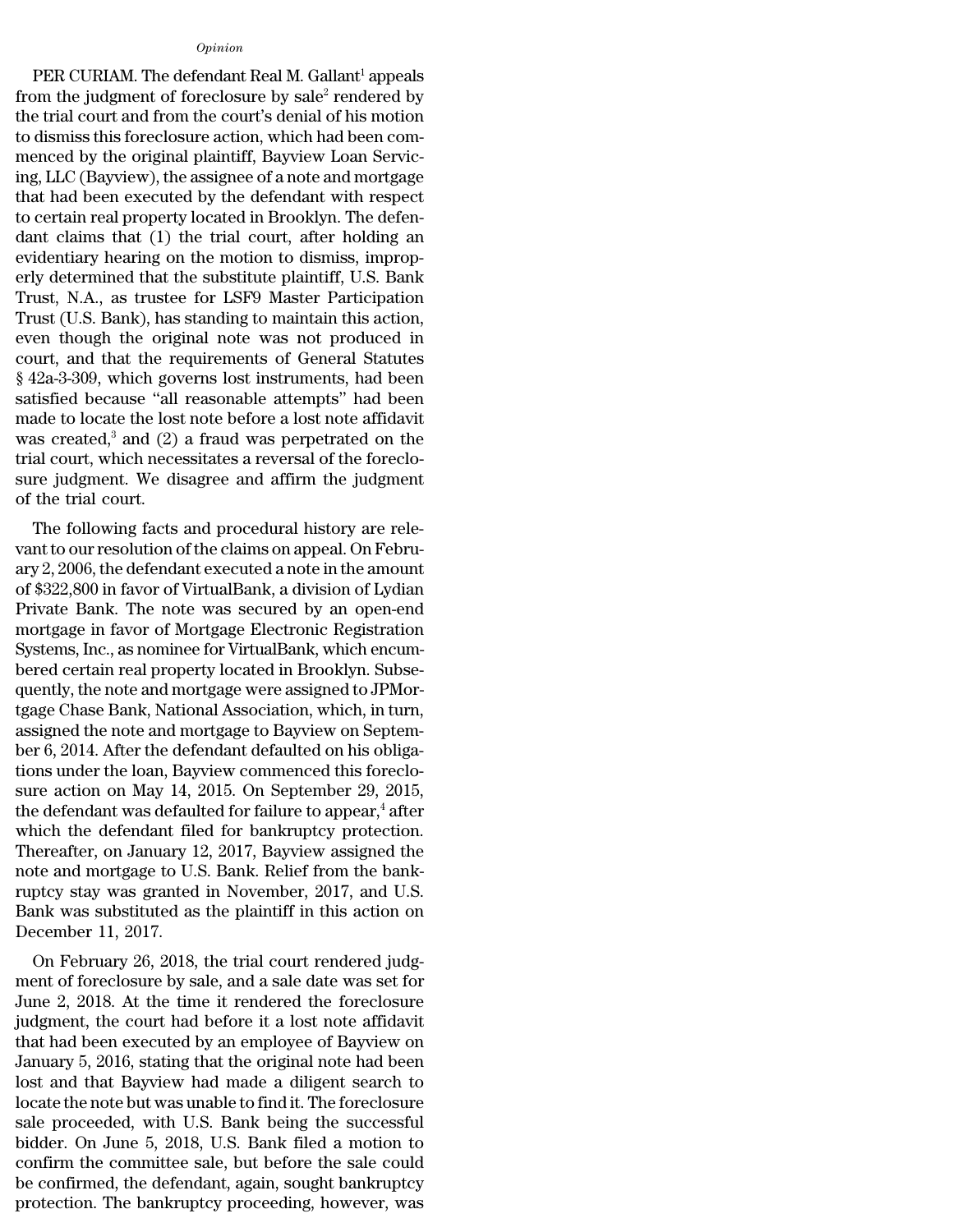dismissed on October 31, 2018, and, on November 30,<br>2018, the defendant filed a motion to dismiss, which is<br>the subject of this annoal. In his motion, he alloged dismissed on October 31, 2018, and, on November 30,<br>2018, the defendant filed a motion to dismiss, which is<br>the subject of this appeal. In his motion, he alleged,<br>inter alia, that there was "no evidence in the record of dismissed on October 31, 2018, and, on November 30,<br>2018, the defendant filed a motion to dismiss, which is<br>the subject of this appeal. In his motion, he alleged,<br>inter alia, that there was "no evidence in the record of<br>an dismissed on October 31, 2018, and, on November 30,<br>2018, the defendant filed a motion to dismiss, which is<br>the subject of this appeal. In his motion, he alleged,<br>inter alia, that there was "no evidence in the record of<br>an dismissed on October 31, 2018, and, on November 30,<br>2018, the defendant filed a motion to dismiss, which is<br>the subject of this appeal. In his motion, he alleged,<br>inter alia, that there was "no evidence in the record of<br>an dismissed on October 31, 2018, and, on November 30,<br>2018, the defendant filed a motion to dismiss, which is<br>the subject of this appeal. In his motion, he alleged,<br>inter alia, that there was "no evidence in the record of<br>an dismissed on October 31, 2018, and, on November 30, 2018, the defendant filed a motion to dismiss, which is the subject of this appeal. In his motion, he alleged, inter alia, that there was "no evidence in the record of a 2018, the defendant filed a motion to dismiss, which is<br>the subject of this appeal. In his motion, he alleged,<br>inter alia, that there was "no evidence in the record of<br>anyone having physical possession of the *original* n the subject of this appeal. In his motion,<br>inter alia, that there was "no evidence in th<br>anyone having physical possession of the *or*<br>at the time of the commencement of this<br>action," or at any time during this action, a<br> Figure 2.1 and there was hold evidence in the record of<br>yone having physical possession of the *original* note<br>the time of the commencement of this foreclosure<br>tion," or at any time during this action, and that the<br>st note anyone naving physical possession of the *original* note<br>at the time of the commencement of this foreclosure<br>action," or at any time during this action, and that the<br>lost note affidavit did not satisfy the requirements of<br>

at the time of the commencement of this lorecrosure<br>action," or at any time during this action, and that the<br>lost note affidavit did not satisfy the requirements of<br> $\$  42a-3-309. (Emphasis in original.)<br>A hearing was hel action, or at any time during this action, and that the<br>lost note affidavit did not satisfy the requirements of<br>§ 42a-3-309. (Emphasis in original.)<br>A hearing was held on the defendant's motion to<br>dismiss on August 27, 201 fost note amdavit did not satisfy the requirements of<br>  $\S$  42a-3-309. (Emphasis in original.)<br>
A hearing was held on the defendant's motion to<br>
dismiss on August 27, 2019. At the hearing, U.S. Bank<br>
represented that the o s 42a-5-509. (Emphasis in original.)<br>
A hearing was held on the defendant's motion to<br>
dismiss on August 27, 2019. At the hearing, U.S. Bank<br>
represented that the original note had been lost and<br>
could not be found, and th A hearing was held on the defendant's motion to<br>dismiss on August 27, 2019. At the hearing, U.S. Bank<br>represented that the original note had been lost and<br>could not be found, and that Bayview had possessed<br>the original not dismiss on August 27, 2019. At the hearing, U.S. Bank<br>represented that the original note had been lost and<br>could not be found, and that Bayview had possessed<br>the original note at the time it commenced this action<br>and when represented that the original note had been lost and could not be found, and that Bayview had possessed the original note at the time it commenced this action and when the note was lost. Thereafter, the court proceeded to could not be found, and that Bayview had possess<br>the original note at the time it commenced this action<br>and when the note was lost. Thereafter, the court pr<br>ceeded to review the evidence and testimony present<br>by U.S. Bank In its memorandum of decision denying the defen-<br>In its memorandum of the evidence and testimony presented<br>ILS. Bank in support of its claim and concluded that<br>layview . . . had standing to prosecute this foreclo-<br>re actio and when the note was lost. Thereafter, the court proceeded to review the evidence and testimony presented<br>by U.S. Bank in support of its claim and concluded that<br>"Bayview . . . had standing to prosecute this foreclo-<br>sure

Evertuant of Foremain evidence and testimoly presented<br>by U.S. Bank in support of its claim and concluded that<br>"Bayview . . . had standing to prosecute this foreclo-<br>sure action" at the time of its commencement.<br>In its mem by U.S. Dank in support of its claim and concided that<br>"Bayview . . . had standing to prosecute this foreclo-<br>sure action" at the time of its commencement.<br>In its memorandum of decision denying the defen-<br>dant's motion to Bayview  $\ldots$  had standing to prosecute this foreclosure action" at the time of its commencement.<br>In its memorandum of decision denying the defendant's motion to dismiss, the court stated: "To support [its] claim, U.S. Ba sure action at the time of its commencement.<br>In its memorandum of decision denying the defen-<br>dant's motion to dismiss, the court stated: "To support<br>[its] claim, U.S. Bank called James D'Orlando as its only<br>witness. The d In its memorandum of decision denying the defen-<br>dant's motion to dismiss, the court stated: "To support<br>[its] claim, U.S. Bank called James D'Orlando as its only<br>witness. The defendant called no witnesses. U.S. Bank<br>also dant's motion to dismiss, the court stated: "To support<br>[its] claim, U.S. Bank called James D'Orlando as its only<br>witness. The defendant called no witnesses. U.S. Bank<br>also offered, and the court admitted, six exhibits [wh [its] claim, U.S. Bank called James D'Orlando as its only<br>witness. The defendant called no witnesses. U.S. Bank<br>also offered, and the court admitted, six exhibits [which<br>included a copy of the note with endorsements, a com witness. The defendant called no witnesses. U.S. Bank<br>also offered, and the court admitted, six exhibits [which<br>included a copy of the note with endorsements, a com-<br>puter screenshot of loan information for the defendant,<br> also offered, and the court admitted, six exhibits [included a copy of the note with endorsements, a<br>puter screenshot of loan information for the defen<br>a mortgage deed, assignments of the mortgage, a<br>complaint].  $\ldots$ . Th Fluded a copy of the note what endorsements, a cont-<br>ter screenshot of loan information for the defendant,<br>mortgage deed, assignments of the mortgage, and the<br>mplaint].  $\ldots$  The defendant introduced without<br>jection [his] puter screenshot of ioan information for the defendant,<br>a mortgage deed, assignments of the mortgage, and the<br>complaint]. . . . . The defendant introduced without<br>objection [his] exhibit A, the lost note affidavit sworn<br>to

a mortgage deed, assignments of the mortgage, and the<br>complaint]. . . . . The defendant introduced without<br>objection [his] exhibit A, the lost note affidavit sworn<br>to by Alejandro Diaz, a Bayview employee.<br>"The court found omplantly.  $\cdot$   $\cdot$   $\cdot$  in the defendant introduced without objection [his] exhibit A, the lost note affidavit sworn to by Alejandro Diaz, a Bayview employee.<br>
"The court found  $\cdot$   $\cdot$   $\cdot$  D'Orlando  $\cdot$   $\cdot$  to be a dependent pays exhibit A, the fost hote amdavit sworn<br>to by Alejandro Diaz, a Bayview employee.<br>"The court found . . . D'Orlando . . . to be a com-<br>petent and credible witness. . . . D'Orlando has been<br>a Bayview litigation ness records and working with the loan Bayakov serviced.<br>
The court found  $\ldots$  D'Orlando  $\ldots$  to be a competent and credible witness.  $\ldots$  D'Orlando has been<br>
a Bayview litigation manager for about six years. During<br>
t "The court found . . . D'Orlando . . . to be a competent and credible witness. . . . D'Orlando has been<br>a Bayview litigation manager for about six years. During<br>that period, he has testified in about two to three hun-<br>dre petent and credible witness. . . . D'Orlando has been<br>a Bayview litigation manager for about six years. During<br>that period, he has testified in about two to three hun-<br>dred cases. His responsibilities include review of bus a Bayview litigation manager for about six years. During<br>that period, he has testified in about two to three hun-<br>dred cases. His responsibilities include review of busi-<br>ness records and working with local counsel. His to that period, he has testified in about two to three hundred cases. His responsibilities include review of business records and working with local counsel. His total service with Bayview spans about sixteen years. . . . D'O dred cases. His responsibilities include review of business records and working with local counsel. His total<br>service with Bayview spans about sixteen years. . . . D'Orlando was familiar with the loan Bayview serviced<br>that ness records and working with local counsel. Hi<br>service with Bayview spans about sixteen years<br>D'Orlando was familiar with the loan Bayview se<br>that is the subject of this litigation. Bayview servic<br>defendant's loan for a f File with Bayview spans about sixteen years.<br>
Orlando was familiar with the loan Bayview serviced<br>
at is the subject of this litigation. Bayview serviced the<br>
fendant's loan for a few years. Bayview maintained<br>
siness reco D'Orlando was familiar with the loan Dayview serviced<br>that is the subject of this litigation. Bayview serviced the<br>defendant's loan for a few years. Bayview maintained<br>business records relating to the defendant's loan....<br>

that is the subject of this htigation. Bayview serviced the<br>defendant's loan for a few years. Bayview maintained<br>business records relating to the defendant's loan....<br>D'Orlando reviewed said business records.<br>"Relying on a defendant's foar for a few years. Bayview manufamed<br>business records relating to the defendant's loan....<br>D'Orlando reviewed said business records.<br>"Relying on a screenshot of the computer file docu-<br>menting the defendant' D'Orlando reviewed said business records.<br>
"Relying on a screenshot of the computer file documenting the defendant's loan  $\ldots$  D'Orlando testified<br>
that Bayview received the subject loan and collateral<br>
file on September D'Oriando reviewed said business records.<br>
"Relying on a screenshot of the computer file documenting the defendant's loan  $\ldots$  D'Orlando testified<br>
that Bayview received the subject loan and collateral<br>
file on September "Relying on a screenshot of the computer file documenting the defendant's loan  $\ldots$  D'Orlando testified<br>that Bayview received the subject loan and collateral<br>file on September 16, 2014, when Bayview boarded said<br>loan ont menting the defendant's loan  $\ldots$  D'Orlando testified<br>that Bayview received the subject loan and collateral<br>file on September 16, 2014, when Bayview boarded said<br>loan onto Bayview's computer system.  $\ldots$  If the note<br>wit that Bayview received the subject loan and collateral file on September 16, 2014, when Bayview boarded said loan onto Bayview's computer system. . . . If the note with endorsements were not included in the collateral file, file on September 16, 2014, when Bayview boarded said<br>loan onto Bayview's computer system. . . . If the note<br>with endorsements were not included in the collateral<br>file, Bayview would not board the subject loan onto its<br>com loan onto Bayview's computer system. . . . . If the note<br>with endorsements were not included in the collateral<br>file, Bayview would not board the subject loan onto its<br>computer system, unless the collateral file included a with endorsements were not included in the collateral<br>file, Bayview would not board the subject loan onto its<br>computer system, unless the collateral file included a<br>lost note affidavit authored by the prior servicer. Bay-<br> file, Bayview would not board the subject loan onto its<br>computer system, unless the collateral file included a<br>lost note affidavit authored by the prior servicer. Bay-<br>view would not have serviced the loan without pos-<br>ses computer system, unless the collateral file included a<br>lost note affidavit authored by the prior servicer. Bay-<br>view would not have serviced the loan without pos-<br>sessing the original note with endorsements or lost note<br>af lost note affidavit authored by the prior servicer. Bay-<br>view would not have serviced the loan without pos-<br>sessing the original note with endorsements or lost note<br>affidavit. In this instance, Bayview possessed the origi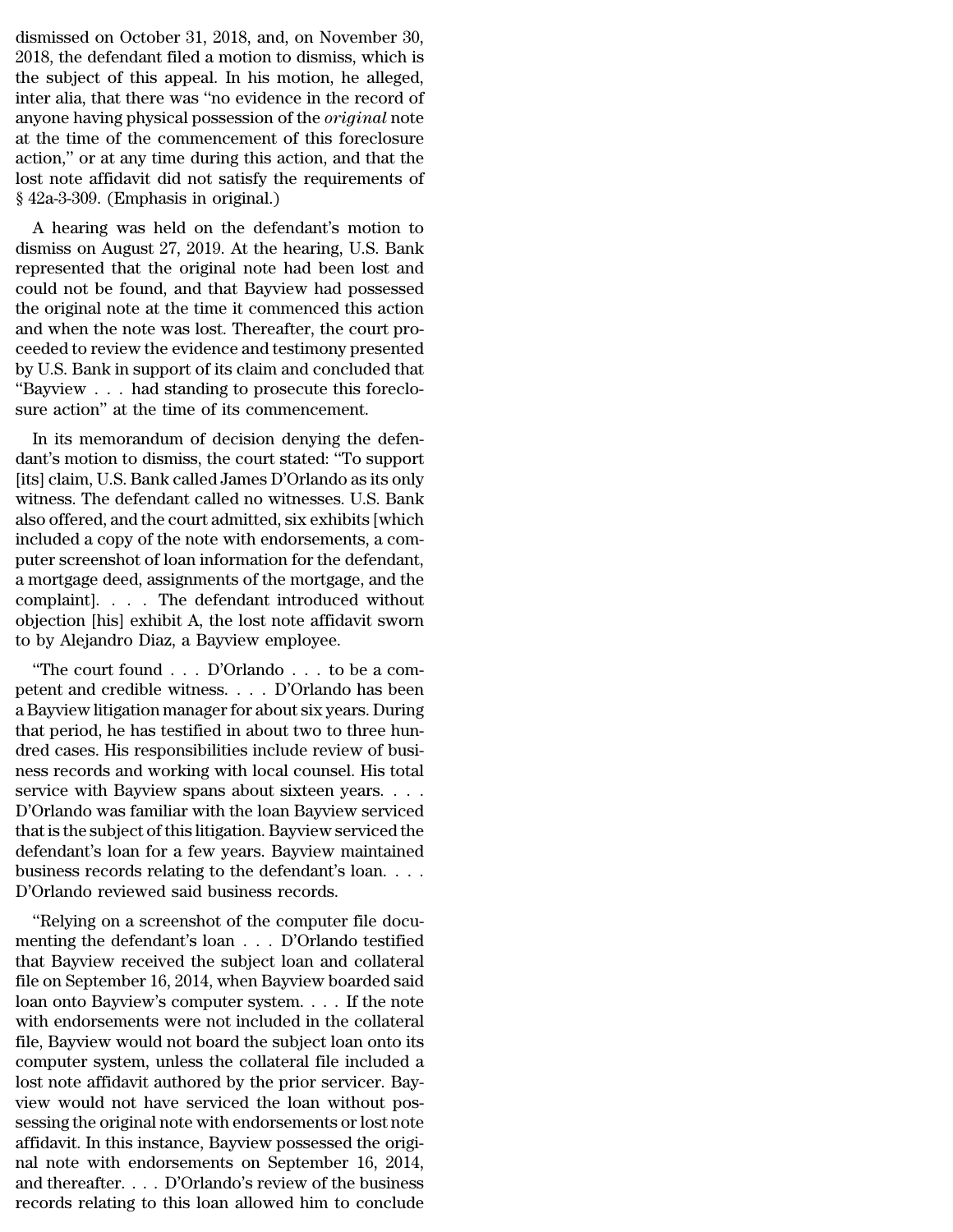[that] the note with endorsements was not lost before [that] the note with endorsements was<br>Bayview commenced this action."<br>Accordingly, the court concluded,

Accordingly, the court concluded, on the basis of<br>Accordingly, the court concluded, on the basis of<br>Orlando's testimony, which it found credible, that<br>avviow possessed the criginal note with enderse [that] the note with endorsements was not lost before<br>Bayview commenced this action."<br>Accordingly, the court concluded, on the basis of<br>D'Orlando's testimony, which it found credible, that<br>"Bayview possessed the original n [that] the note with endorsements was not lost before<br>Bayview commenced this action."<br>Accordingly, the court concluded, on the basis of<br>D'Orlando's testimony, which it found credible, that<br>"Bayview possessed the original n [that] the note with endorsements was not lost before<br>Bayview commenced this action."<br>Accordingly, the court concluded, on the basis of<br>D'Orlando's testimony, which it found credible, that<br>"Bayview possessed the original n Final the flote whit endosements was not lost before<br>Bayview commenced this action."<br>Accordingly, the court concluded, on the basis of<br>D'Orlando's testimony, which it found credible, that<br>"Bayview possessed the original no Bayview commenced this action.<br>
Accordingly, the court concluded, on the basis of<br>
D'Orlando's testimony, which it found credible, that<br>
"Bayview possessed the original note with endorse-<br>
ments at the time [the] note was Accordingly, the court concluded, on the basis of<br>D'Orlando's testimony, which it found credible, that<br>"Bayview possessed the original note with endorse-<br>ments at the time [the] note was lost," that "Bayview<br>was the 'holde D'Orlando's testimony, which it found credible, that "Bayview possessed the original note with endorse-<br>ments at the time [the] note was lost," that "Bayview<br>was the 'holder' of [the] note, as it was the entity in<br>possessi "Bayview possessed the original note with endorse-<br>ments at the time [the] note was lost," that "Bayview<br>was the 'holder' of [the] note, as it was the entity in<br>possession of a note payable to bearer," and that the<br>defenda ments at the time [the] note was lost," that "Bayview was the 'holder' of [the] note, as it was the entity in possession of a note payable to bearer," and that the defendant "offered no credible evidence to rebut" the pre was the 'holder' of [the] note, as it was the entity in<br>possession of a note payable to bearer," and that the<br>defendant "offered no credible evidence to rebut" the<br>presumption that Bayview, as the holder of the note at<br>the tion . . . [it] had standing to prosecute this foreclosure action . . . . " (Citation omitted.) Therefore, the court defendant "offered no credible evidence to rebut" the<br>presumption that Bayview, as the holder of the note at<br>the time this action was commenced, was the owner<br>of the debt. The court concluded that, because "Bay-<br>view was a presumption that Bayview, as the holder of the note at<br>the time this action was commenced, was the owner<br>of the debt. The court concluded that, because "Bay-<br>view was also the holder of the mortgage via proper<br>assignments the time this action was commenced, was the owner<br>of the debt. The court concluded that, because "Bay-<br>view was also the holder of the mortgage via proper<br>assignments . . . at the time it commenced this litiga-<br>tion . . . % of the debt. The court concluded that, because "Bay-<br>view was also the holder of the mortgage via proper<br>assignments . . . at the time it commenced this litiga-<br>tion . . . . ." (Citation omitted.) Therefore, the court<br>r view was also the holder of the mortgage via proper<br>assignments . . . at the time it commenced this litiga-<br>tion . . . . ." (Citation omitted.) Therefore, the court<br>rendered judgment denying the defendant's motion to<br>dism assignments  $\ldots$  at the time it commenced this litigation  $\ldots$  [it] had standing to prosecute this foreclosure action  $\ldots$  ." (Citation omitted.) Therefore, the court rendered judgment denying the defendant's motion to tion . . . [it] had standing to prosecute this foreclosure action . . . ." (Citation omitted.) Therefore, the court rendered judgment denying the defendant's motion to dismiss on January 3, 2020, and this appeal followed. rendered judgment denying the defendant's motion to<br>dismiss on January 3, 2020, and this appeal followed.<br>Thereafter, on January 7, 2020, U.S. Bank again filed a<br>motion for approval of the committee sale, which was<br>marked Indered Judgment derlying the defendant s inotion to<br>smiss on January 3, 2020, and this appeal followed.<br>ereafter, on January 7, 2020, U.S. Bank again filed a<br>otion for approval of the committee sale, which was<br>arked off b distinss of January 3, 2020, and this appear followed.<br>Thereafter, on January 7, 2020, U.S. Bank again filed a<br>motion for approval of the committee sale, which was<br>marked off by the court due to the defendant's filing<br>of t

Thereatter, on January 7, 2020, U.S. Bank again lifed a<br>motion for approval of the committee sale, which was<br>marked off by the court due to the defendant's filing<br>of this appeal.<br>We first set forth our standard of review a motion for approval of the contribute sale, which was<br>marked off by the court due to the defendant's filing<br>of this appeal.<br>We first set forth our standard of review and the<br>general principles of law that govern our resolu sents a threshold issue for our determination.<br>
Senteman and the general principles of law that govern our resolution of<br>
this appeal. "The issue of standing implicates the trial<br>
court's subject matter jurisdiction and th We first set forth our standard of review and the<br>general principles of law that govern our resolution of<br>this appeal. "The issue of standing implicates the trial<br>court's subject matter jurisdiction and therefore pre-<br>sent We first set forth our standard of review and the<br>general principles of law that govern our resolution of<br>this appeal. "The issue of standing implicates the trial<br>court's subject matter jurisdiction and therefore pre-<br>sent general principles of law that govern our resolution of<br>this appeal. "The issue of standing implicates the trial<br>court's subject matter jurisdiction and therefore pre-<br>sents a threshold issue for our determination. . . . . this appeal. "The issue of standing implicates the trial<br>court's subject matter jurisdiction and therefore pre-<br>sents a threshold issue for our determination. . . . .<br>Standing is the legal right to set judicial machinery i of action, or a legal or equitable right, title or interest in the subject matter of the controversy. . . . We have Standing is the legal right to set judicial machinery in<br>motion. One cannot rightfully invoke the jurisdiction<br>of the court unless he [or she] has, in an individual or<br>representative capacity, some real interest in the ca motion. One cannot rightfully invoke the jurisdiction<br>of the court unless he [or she] has, in an individual or<br>representative capacity, some real interest in the cause<br>of action, or a legal or equitable right, title or in of the court unless he [or she] has, in an individual or<br>representative capacity, some real interest in the cause<br>of action, or a legal or equitable right, title or interest<br>in the subject matter of the controversy.... We representative capacity, some real interest in the cause<br>of action, or a legal or equitable right, title or interest<br>in the subject matter of the controversy. . . . We have<br>long held that because [a] determination regardin of action, or a legal or equitable right, title or interest<br>in the subject matter of the controversy. . . . We have<br>long held that because [a] determination regarding a<br>trial court's subject matter jurisdiction is a quest in the subject matter of the controversy. . . . We have<br>long held that because [a] determination regarding a<br>trial court's subject matter jurisdiction is a question of<br>law, our review is plenary." (Internal quotation mark long held that because [a] determination regarding a<br>trial court's subject matter jurisdiction is a question of<br>law, our review is plenary." (Internal quotation marks<br>omitted.) U.S. Bank, National Assn. v. Fitzpatrick, 19 trial court's subject matter jurisdiction is a question of<br>law, our review is plenary." (Internal quotation marks<br>omitted.) U.S. Bank, National Assn. v. Fitzpatrick, 190<br>Conn. App. 773, 783, 212 A.3d 732, cert. denied, 333 law, our review is plenary." (Internal quotation marks<br>omitted.) U.S. Bank, National Assn. v. Fitzpatrick, 190<br>Conn. App. 773, 783, 212 A.3d 732, cert. denied, 333<br>Conn. 916, 217 A.3d 1 (2019). "The proper procedural<br>vehic omitted.) U.S. Bank, National Assn. v. Fitzpatrick, 190<br>Conn. App. 773, 783, 212 A.3d 732, cert. denied, 333<br>Conn. 916, 217 A.3d 1 (2019). "The proper procedural<br>vehicle for disputing a party's standing is a motion to<br>dism Conn. App. 773, 783, 212 A.3d 732, cert. denied, 333<br>
Conn. 916, 217 A.3d 1 (2019). "The proper procedural<br>
vehicle for disputing a party's standing is a motion to<br>
dismiss.... A motion to dismiss ... properly<br>
attacks th Conn. 916, 217 A.3d 1 (2019). "The proper procedural vehicle for disputing a party's standing is a motion to dismiss.... A motion to dismiss ... properly attacks the jurisdiction of the court, essentially asserting that t vehicle for disputing a party's standing is a motion to<br>dismiss.... A motion to dismiss ... properly<br>attacks the jurisdiction of the court, essentially<br>asserting that the plaintiff cannot as a matter of law<br>and fact state dismiss. . . . . A motion to dismiss . . . properly<br>attacks the jurisdiction of the court, essentially<br>asserting that the plaintiff cannot as a matter of law<br>and fact state a cause of action that should be heard<br>by the co attacks the jurisdiction of the court, essentially<br>asserting that the plaintiff cannot as a matter of law<br>and fact state a cause of action that should be heard<br>by the court.... [O]ur review of the trial court's ulti-<br>mate asserting that the plaintiff cannot as a matter of law<br>and fact state a cause of action that should be heard<br>by the court.... [O]ur review of the trial court's ulti-<br>mate legal conclusion and resulting [denial] of the<br>moti and fact state a cause of action that show the court. . . . [O]ur review of the tria mate legal conclusion and resulting [d motion to dismiss will be de novo." (Citat internal quotation marks omitted.) *Hein* ton, 173 Con The court.  $\ldots$  [O] and resulting [denial] of the otion to dismiss will be de novo." (Citations omitted; ternal quotation marks omitted.) *Heinonen* v. *Gupn*, 173 Conn. App. 54, 58, 162 A.3d 70, cert. denied, 7 Conn. 90 mate legal conclusion and resulting [deniar] of the<br>motion to dismiss will be de novo." (Citations omitted;<br>internal quotation marks omitted.) *Heinonen* v. Gup-<br>ton, 173 Conn. App. 54, 58, 162 A.3d 70, cert. denied,<br>327

motion to uisniss will be de hovo. (Chanons of the difference),<br>internal quotation marks omitted.) *Heinonen* v. Gup-<br>ton, 173 Conn. App. 54, 58, 162 A.3d 70, cert. denied,<br>327 Conn. 902, 169 A.3d 794 (2017).<br>Under our la meerial quotation marks omitted.) Hemonen v. Gap-<br>ton, 173 Conn. App. 54, 58, 162 A.3d 70, cert. denied,<br>327 Conn. 902, 169 A.3d 794 (2017).<br>Under our law governing standing in foreclosure mat-<br>ters, "[t]he ability to enfo  $327$  Conn. 802, 169 A.3d 794 (2017).<br>327 Conn. 902, 169 A.3d 794 (2017).<br>Under our law governing standing in foreclosure mat-<br>ters, "[t]he ability to enforce a note in Connecticut is<br>governed by the adopted provisions of Under our law governing standing in foreclosure matters, "[t]he ability to enforce a note in Connecticut is governed by the adopted provisions of the Uniform Commercial Code. Pursuant to General Statutes § 42a-3-301, a [p Under our law governing standing in foreclosure matters, "[t]he ability to enforce a note in Connecticut is governed by the adopted provisions of the Uniform Commercial Code. Pursuant to General Statutes  $\S$  42a-3-301, a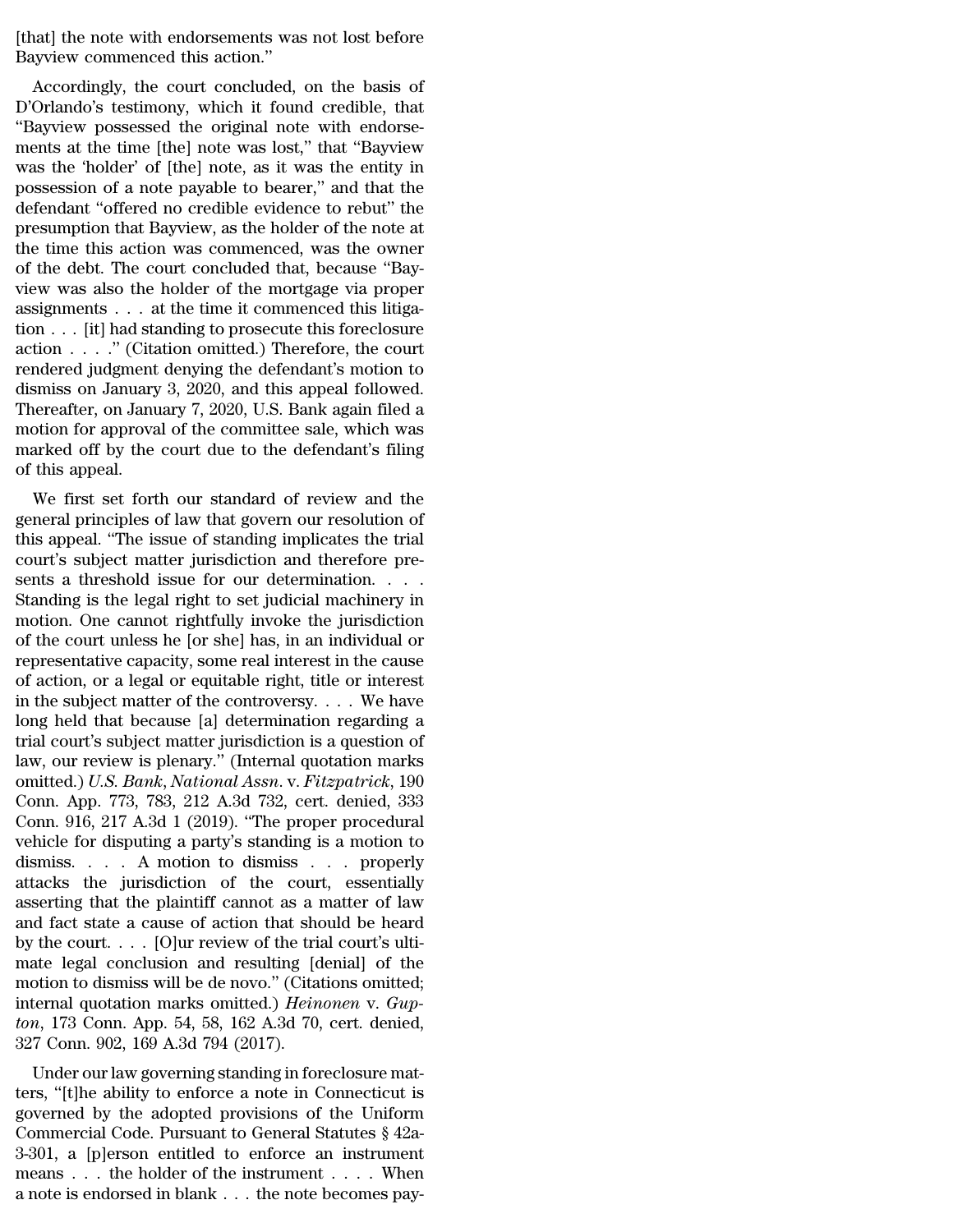able to the bearer of the note. . . . When a person or entity has possession of a note endorsed in blank, it becomes the valid holder of the note  $\overline{\phantom{a}}$  Therefore able to the bearer of the note. . . . When a person or entity has possession of a note endorsed in blank, it becomes the valid holder of the note. . . . Therefore, able to the bearer of the note. . . . When a person or entity has possession of a note endorsed in blank, it becomes the valid holder of the note. . . . Therefore, a party in possession of a note, endorsed in blank and th able to the bearer of the note. . . . When a person or entity has possession of a note endorsed in blank, it becomes the valid holder of the note. . . . Therefore, a party in possession of a note, endorsed in blank and th able to the bearer of the note. . . . When a person or entity has possession of a note endorsed in blank, it becomes the valid holder of the note. . . . Therefore, a party in possession of a note, endorsed in blank and th able to the bearer of the note. . . . When a person or entity has possession of a note endorsed in blank, it becomes the valid holder of the note. . . . Therefore, a party in possession of a note, endorsed in blank and th able to the bearer of the note. . . . When a person or<br>entity has possession of a note endorsed in blank, it<br>becomes the valid holder of the note. . . . Therefore,<br>a party in possession of a note, endorsed in blank and<br>th entity has possession of a note endorsed in blank, it<br>becomes the valid holder of the note. . . . Therefore,<br>a party in possession of a note, endorsed in blank and<br>thereby made payable to its bearer, is the valid holder<br>o becomes the valid holder of the note. . . . Therefore,<br>a party in possession of a note, endorsed in blank and<br>thereby made payable to its bearer, is the valid holder<br>of the note, and is entitled to enforce the note. . . . a party in possession of a note, endorsed in blank and<br>thereby made payable to its bearer, is the valid holder<br>of the note, and is entitled to enforce the note....<br>[A] holder of a note is presumed to be the rightful<br>owner thereby made payable to its bearer, is the valid holder<br>of the note, and is entitled to enforce the note. . . .<br>[A] holder of a note is presumed to be the rightful<br>owner of the underlying debt, and . . . unless the party<br> of the note, and is entitled to enforce the note. . . . . [A] holder of a note is presumed to be the rightful<br>owner of the underlying debt, and . . . unless the party<br>defending against the foreclosure action rebuts that<br>p *Assn.* v. *Schaeffer*, 160 Conn. App. *IS Scanis Membershierds* (Assn. *Assn.* v. *Schaefferr*, 160 Conn. App. 138, 146–47, 125 A.3d 262 (2015). To establish that presumption, the holder has standing to foreclose." (Citat owner of the underlying debt, and . . . unless the party<br>defending against the foreclosure action rebuts that<br>presumption, the holder has standing to foreclose."<br>(Citations omitted; emphasis omitted; footnote omitted;<br>int defending against the foreclosure action rebuts that<br>presumption, the holder has standing to foreclose."<br>(Citations omitted; emphasis omitted; footnote omitted;<br>internal quotation marks omitted.) *U.S. Bank*, *National*<br>*A* (Citations omitted; emphasis omitted; footnote omitted;<br>internal quotation marks omitted.) U.S. Bank, National<br>Assn. v. Schaeffer, 160 Conn. App. 138, 146–47, 125 A.3d<br>262 (2015). To establish that presumption, the holder internal quotation marks omitted.) U.S. Bank, National<br>Assn. v. Schaeffer, 160 Conn. App. 138, 146–47, 125 A.3d<br>262 (2015). To establish that presumption, the holder<br>must produce the note. See U.S. Bank, National Assn.<br>v. Assn. v. Schaeffer, 160 Conn. App. 138, 146–47, 125 A.3d 262 (2015). To establish that presumption, the holder must produce the note. See *U.S. Bank*, *National Assn.* v. *Fitzpatrick*, supra, 190 Conn. App. 785. However, 262 (2015). To establish that presumption, the holder<br>must produce the note. See *U.S. Bank*, *National Assn.*<br>v. *Fitzpatrick*, supra, 190 Conn. App. 785. However,<br>pursuant to § 42a-3-309 (a), "[a] person not in posses-<br> must produce the note. See *U.S. Bank*, *National Assn.*<br>v. *Fitzpatrick*, supra, 190 Conn. App. 785. However,<br>pursuant to § 42a-3-309 (a), "[a] person not in posses-<br>sion of an instrument is entitled to enforce the instr v. *Fitzpatrick*, supra, 190 Conn. App. 785. However,<br>pursuant to § 42a-3-309 (a), "[a] person not in posses-<br>sion of an instrument is entitled to enforce the instru-<br>ment if (i) the person was in possession of the instru pursuant to § 42a-3-309 (a), "[a] person not in posses-<br>sion of an instrument is entitled to enforce the instru-<br>ment if (i) the person was in possession of the instru-<br>ment and entitled to enforce it when loss of possessi ERRET IT (1) the person was in possession of the instru-<br>ent and entitled to enforce it when loss of possession<br>curred . . . . ."<sup>5</sup> Thus, "[i]n order to enforce a lost<br>te, the person seeking to enforce it must have had<br>s thent and entitied to enforce it when loss of possession<br>occurred . . . ."<sup>5</sup> Thus, "[i]n order to enforce a lost<br>note, the person seeking to enforce it must have had<br>possession of it when it was lost." *Castle v. DiMugno* 

finder to enforce a finder to enforce a fost<br>note, the person seeking to enforce it must have had<br>possession of it when it was lost." *Castle v. DiMugno*,<br>199 Conn. App. 734, 752, 237 A.3d 731 (2020).<br>Moreover, "[i]t is w the credibility and effect to be given the evidence. . . . possession of it when it was fost. Casile v. Dimagno,<br>199 Conn. App. 734, 752, 237 A.3d 731 (2020).<br>Moreover, "[i]t is well established that [i]t is within<br>the province of the trial court, when sitting as the fact<br>finder, They cold princ Rightan and the trial court, when sitting as the fact finder, to weigh the evidence presented and determine the credibility and effect to be given the evidence.... Credibility must be assessed ... not by r Moreover, "[i]t is well established that [i]t is within<br>the province of the trial court, when sitting as the fact<br>finder, to weigh the evidence presented and determine<br>the credibility and effect to be given the evidence. the province of the trial court, when sitting as the fact<br>finder, to weigh the evidence presented and determine<br>the credibility and effect to be given the evidence....<br>Credibility must be assessed ... not by reading the<br>c finder, to weigh the evidence presented and determine<br>the credibility and effect to be given the evidence. . . .<br>Credibility must be assessed . . . not by reading the<br>cold printed record, but by observing firsthand the wi the credibility and effect to be given the evidence. . . .<br>
Credibility must be assessed . . . not by reading the<br>
cold printed record, but by observing firsthand the wit-<br>
ness' conduct, demeanor and attitude. . . . An a Credibility must be assessed . . . not by reading the cold printed record, but by observing firsthand the witness' conduct, demeanor and attitude. . . . An appellate court must defer to the trier of fact's assessment of c cold printed record, but by observing firsthand the wit-<br>ness' conduct, demeanor and attitude. . . . An appel-<br>late court must defer to the trier of fact's assessment<br>of credibility because [i]t is the [fact finder] . . . ness' conduct, demeanor and attitude. . . . An appel-<br>late court must defer to the trier of fact's assessment<br>of credibility because [i]t is the [fact finder] . . . [who<br>has] an opportunity to observe the demeanor of the<br> late court must defer to the trier of fact's assessment<br>of credibility because [i]t is the [fact finder] . . . [who<br>has] an opportunity to observe the demeanor of the<br>witnesses and the parties; thus [the fact finder] is be of credibility because [i]t is the [fact finder] . . . [who<br>has] an opportunity to observe the demeanor of the<br>witnesses and the parties; thus [the fact finder] is best<br>able to judge the credibility of the witnesses and to has] an opportunity to observe the demeanor of the<br>witnesses and the parties; thus [the fact finder] is best<br>able to judge the credibility of the witnesses and to<br>draw necessary inferences therefrom." (Internal quota-<br>tion witnesses and the parties; thus [the fact finder] is best<br>able to judge the credibility of the witnesses and to<br>draw necessary inferences therefrom." (Internal quota-<br>tion marks omitted.) *Rutka* v. *Meriden*, 145 Conn. A able to judge the credibility of the witnesses and to<br>draw necessary inferences therefrom." (Internal quota-<br>tion marks omitted.) *Rutka* v. *Meriden*, 145 Conn. App.<br>202, 211–12, 75 A.3d 722 (2013); see also *Giordano* v. draw necessary inferences therefrom." (Internal quotation marks omitted.) *Rutka v. Meriden*, 145 Conn. App. 202, 211–12, 75 A.3d 722 (2013); see also *Giordano v. Giordano*, 203 Conn. App. 652, 662, 249 A.3d 363 (2021) (" tion marks omitted.)  $Rutka$  v. Meriden, 145 Conn. App.<br>202, 211–12, 75 A.3d 722 (2013); see also *Giordano* v.<br>*Giordano*, 203 Conn. App. 652, 662, 249 A.3d 363 (2021)<br>("[w]e will not second-guess the court's credibility<br>d 202, 211–12, 75 A.3d 722 (2013); see also *Giordano* v.<br> *Giordano*, 203 Conn. App. 652, 662, 249 A.3d 363 (2021)<br>
("[w]e will not second-guess the court's credibility<br>
determination or retry the facts on appeal"); *Fishb* Giordano, 203 Conn. App. 652, 662, 249 A.3d 363 (2021)<br>("[w]e will not second-guess the court's credibility<br>determination or retry the facts on appeal"); *Fishbein*<br>v. Menchetti, 165 Conn. App. 131, 136, 138 A.3d 1061<br>(201 ("[w]e will not second-gues<br>determination or retry the fa<br>v. *Menchetti*, 165 Conn. App<br>(2016) (it is sole province of<br>act, to determine credibility<br>determination of credibility of<br>of this court's review").<br>In the present Menchetti, 165 Conn. App. 131, 136, 138 A.3d 1061<br>
Menchetti, 165 Conn. App. 131, 136, 138 A.3d 1061<br>
016) (it is sole province of trial court, as trier of<br>
ct, to determine credibility of witnesses, and court's<br>
terminati v. *menchetti*, 105 Collii. App. 151, 150, 158 A.5d 1001 (2016) (it is sole province of trial court, as trier of fact, to determine credibility of witnesses, and court's determination of credibility of witnesses is beyond

(2010) (it is sole province of that court, as ther of<br>fact, to determine credibility of witnesses, and court's<br>determination of credibility of witnesses is beyond "scope<br>of this court's review").<br>In the present case, a hea ract, to determine credibility of witnesses, and court's<br>determination of credibility of witnesses is beyond "scope<br>of this court's review").<br>In the present case, a hearing was held on the defen-<br>dant's motion to dismiss, determination of credibility of whitesses is beyond scope<br>of this court's review").<br>In the present case, a hearing was held on the defen-<br>dant's motion to dismiss, at which the defendant pre-<br>sented no witnesses. U.S. Bank In the present case, a hearing was held on the defendant's motion to dismiss, at which the defendant presented no witnesses. U.S. Bank presented testimony from one witness, D'Orlando, an employee of Bayview who was respons In the present case, a hearing was held on the defen-<br>dant's motion to dismiss, at which the defendant pre-<br>sented no witnesses. U.S. Bank presented testimony<br>from one witness, D'Orlando, an employee of Bayview<br>who was res dant's motion to dismiss, at which the defendant presented no witnesses. U.S. Bank presented testimony<br>from one witness, D'Orlando, an employee of Bayview<br>who was responsible for reviewing Bayview's business<br>records, and o sented no witnesses. U.S. Bank presented testimony<br>from one witness, D'Orlando, an employee of Bayview<br>who was responsible for reviewing Bayview's business<br>records, and offered into evidence a copy of the note<br>with endorse from one witness, D'Orlando, an employee of Bayview<br>who was responsible for reviewing Bayview's business<br>records, and offered into evidence a copy of the note<br>with endorsements, a document containing information<br>related to who was responsible for reviewing Bayview's business<br>records, and offered into evidence a copy of the note<br>with endorsements, a document containing information<br>related to the defendant's loan, the mortgage deed, and<br>copies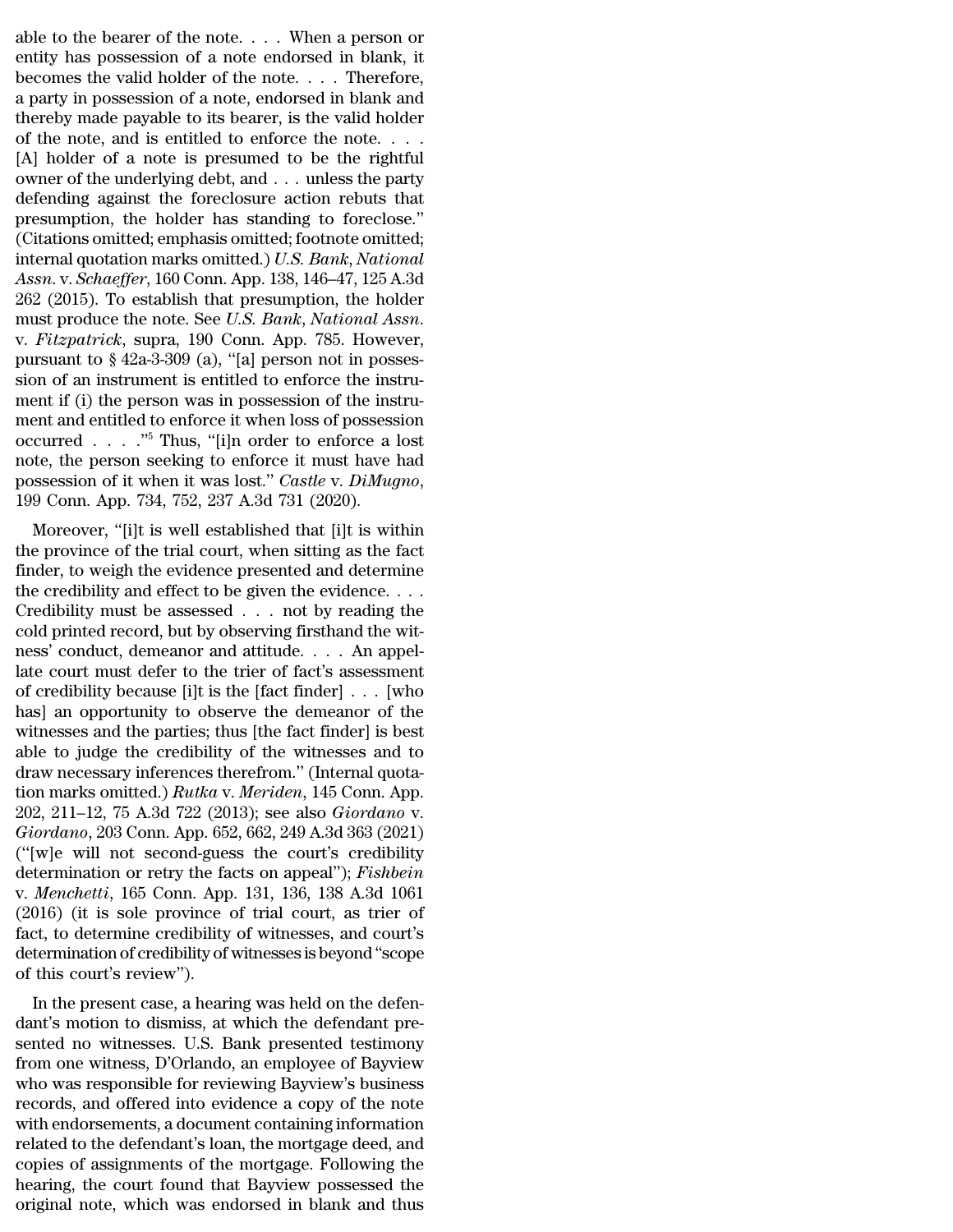payable to bearer, at the time the note was lost, that<br>the note was not lost prior to the commencement of<br>this action, that Bayriow was the holder of the note payable to bearer, at the time the note was lost, that<br>the note was not lost prior to the commencement of<br>this action, that Bayview was the holder of the note<br>payable to bearer at the time it commenced this action payable to bearer, at the time the note was lost, that<br>the note was not lost prior to the commencement of<br>this action, that Bayview was the holder of the note<br>payable to bearer at the time it commenced this action,<br>and tha payable to bearer, at the time the note was lost, that<br>the note was not lost prior to the commencement of<br>this action, that Bayview was the holder of the note<br>payable to bearer at the time it commenced this action,<br>and tha payable to bearer, at the time the note was lost, that<br>the note was not lost prior to the commencement of<br>this action, that Bayview was the holder of the note<br>payable to bearer at the time it commenced this action,<br>and tha payable to bearer, at the time the note was lost, that<br>the note was not lost prior to the commencement of<br>this action, that Bayview was the holder of the note<br>payable to bearer at the time it commenced this action,<br>and tha payable to bearer, at the time the note was lost, that<br>the note was not lost prior to the commencement of<br>this action, that Bayview was the holder of the note<br>payable to bearer at the time it commenced this action,<br>and tha the note was not lost prior to the commencement of<br>this action, that Bayview was the holder of the note<br>payable to bearer at the time it commenced this action,<br>and that the defendant "offered no credible evidence<br>to rebut" this action, that Bayview was the holder of the note<br>payable to bearer at the time it commenced this action,<br>and that the defendant "offered no credible evidence<br>to rebut" the presumption that Bayview, as the holder<br>of the payable to bearer at the time it commenced this action,<br>and that the defendant "offered no credible evidence<br>to rebut" the presumption that Bayview, as the holder<br>of the note at the time this action was commenced,<br>was the and that the defendant "offered no credible evidence<br>to rebut" the presumption that Bayview, as the holder<br>of the note at the time this action was commenced,<br>was the owner of the debt. Because the court made<br>those findings to rebut" the presumption that Bayview, as the holder<br>of the note at the time this action was commenced,<br>was the owner of the debt. Because the court made<br>those findings on the basis of D'Orlando's testimony<br>and its determ of the note at the time this action was commenced,<br>was the owner of the debt. Because the court made<br>those findings on the basis of D'Orlando's testimony<br>and its determination that D'Orlando was a "competent<br>and credible w was the owner of the debt. Because the court made<br>those findings on the basis of D'Orlando's testimony<br>and its determination that D'Orlando was a "competent<br>and credible witness," we must defer to the court's<br>findings and those findings on the basis of D'Orlando's testimony<br>and its determination that D'Orlando was a "competent<br>and credible witness," we must defer to the court's<br>findings and will not second-guess the court's credibility<br>dete and its determination that D'Orlando was a "competent<br>and credible witness," we must defer to the court's<br>findings and will not second-guess the court's credibility<br>determination.<sup>6</sup> Accordingly, in light of those findings and credible witness," we must defer to the court's findings and will not second-guess the court's credibility determination.<sup>6</sup> Accordingly, in light of those findings and the defendant's failure to offer any credible evi findings and will not see<br>determination.<sup>6</sup> Accord<br>and the defendant's fa<br>dence or testimony at t<br>them, the court proper<br>standing to bring this<br>was commenced.<br>We note that the de Merhinlation. Accordingly, in fight of those intuities<br>d the defendant's failure to offer any credible evi-<br>nce or testimony at the hearing to rebut or challenge<br>em, the court properly determined that Bayview had<br>anding to and the defendant s lande to oner any credible evidence or testimony at the hearing to rebut or challenge<br>them, the court properly determined that Bayview had<br>standing to bring this foreclosure action at the time it<br>was co

defice of testimoly at the hearing to Febut of challenge<br>them, the court properly determined that Bayview had<br>standing to bring this foreclosure action at the time it<br>was commenced.<br>We note that the defendant's motion to d motion, the court properly determined that Bayview had<br>standing to bring this foreclosure action at the time it<br>was commenced.<br>We note that the defendant's motion to dismiss is<br>unclear as to whether his lack of standing cl standing to bring this foreclosure action at the time it<br>was commenced.<br>We note that the defendant's motion to dismiss is<br>unclear as to whether his lack of standing claim relates<br>to Bayview or U.S. Bank, or both. For examp We note that the defendant's motion to dismiss is<br>unclear as to whether his lack of standing claim relates<br>to Bayview or U.S. Bank, or both. For example, in his<br>motion to dismiss, the defendant, after initially referring<br>t We note that the defendant's motion to dismiss is<br>unclear as to whether his lack of standing claim relates<br>to Bayview or U.S. Bank, or both. For example, in his<br>motion to dismiss, the defendant, after initially referring<br>t unclear as to whether his lack of standing claim relates<br>to Bayview or U.S. Bank, or both. For example, in his<br>motion to dismiss, the defendant, after initially referring<br>to Bayview as the original plaintiff and to U.S. Ba to Bayview or U.S. Bank, or both. For example, in his motion to dismiss, the defendant, after initially referring to Bayview as the original plaintiff and to U.S. Bank as the substitute plaintiff, repeatedly refers to the motion to dismiss, the defendant, after initially referring<br>to Bayview as the original plaintiff and to U.S. Bank as<br>the substitute plaintiff, repeatedly refers to the "plain-<br>tiff" in the singular, stating, as his first g to Bayview as the original plaintiff and to U.S. Bank as<br>the substitute plaintiff, repeatedly refers to the "plain-<br>tiff" in the singular, stating, as his first ground for dis-<br>missal, that the action should be dismissed b the substitute plaintiff, repeatedly refers to the "plaintiff" in the singular, stating, as his first ground for dismissal, that the action should be dismissed because the "plaintiff" did not "demonstrate [that] it had the tiff" in the singular, stating, as his first ground for dismissal, that the action should be dismissed because the "plaintiff" did not "demonstrate [that] it had the original note at the commencement of the action," which missal, that the action should be dismissed because the<br>"plaintiff" did not "demonstrate [that] it had the original<br>note at the commencement of the action," which sug-<br>gests that the reference to the "plaintiff" is to Bayv "plaintiff" did not "demonstrate [that] it had the original<br>note at the commencement of the action," which suggests that the reference to the "plaintiff" is to Bayview<br>as the party that commenced this foreclosure action.<br> note at the commencement of the action," which suggests that the reference to the "plaintiff" is to Bayview<br>as the party that commenced this foreclosure action.<br>In his second ground for dismissal, however, the defen-<br>dant gests that the reference to the "plaintiff" is to Bayview<br>as the party that commenced this foreclosure action.<br>In his second ground for dismissal, however, the defen-<br>dant argues that the action should be dismissed because as the party that commenced this foreclosure action.<br>In his second ground for dismissal, however, the defendant argues that the action should be dismissed because<br>the "plaintiff has failed to submit any evidence that it<br>p In his second ground for dismissal, however, the defendant argues that the action should be dismissed because<br>the "plaintiff has failed to submit any evidence that it<br>presented the original note to the court  $\dots$  [at] any dant argues that the action should be dismissed because<br>the "plaintiff has failed to submit any evidence that it<br>presented the original note to the court  $\dots$  [at] any<br>time during the course of this action, contrary to [t the "plaintiff has failed to submit any evidence that it<br>presented the original note to the court  $\ldots$  [at] any<br>time during the course of this action, contrary to [the]<br>allegation  $\ldots$  of its amended complaint," which s presented the original note to the court  $\ldots$  [at] any<br>time during the course of this action, contrary to [the]<br>allegation  $\ldots$  of its amended complaint," which sug-<br>gests that this reference to the "plaintiff" is to U. the during the course of this action, contrary to [the]<br>egation . . . of its amended complaint," which sug-<br>sts that this reference to the "plaintiff" is to U.S.<br>ank as the party that filed the amended complaint.<br>e conclud anegation . . . . of its antended complaint, which suggests that this reference to the "plaintiff" is to U.S.<br>Bank as the party that filed the amended complaint.<br>We conclude that, regardless of whether the defendant's<br>chal

gests that this reference to the planning is to 0.5.<br>Bank as the party that filed the amended complaint.<br>We conclude that, regardless of whether the defendant's<br>challenge relates to Bayview or U.S. Bank, it fails.<br>With res Bank as the party that fhed the antended complaint.<br>We conclude that, regardless of whether the defendant's<br>challenge relates to Bayview or U.S. Bank, it fails.<br>With respect to Bayview, all that was necessary to<br>show that relative that, regardless of whether the defendant s<br>challenge relates to Bayview or U.S. Bank, it fails.<br>With respect to Bayview, all that was necessary to<br>show that Bayview had standing to commence the<br>action was that Ba challenge relates to Bayview or U.S. Bank, it fails.<br>With respect to Bayview, all that was necessary to<br>show that Bayview had standing to commence the<br>action was that Bayview had possession of the note<br>when it commenced th With respect to Bayview, all that was necessary to<br>show that Bayview had standing to commence the<br>action was that Bayview had possession of the note<br>when it commenced the action and that the court, in<br>rendering the judgmen show that Bayview had standing to commence the<br>action was that Bayview had possession of the note<br>when it commenced the action and that the court, in<br>rendering the judgment of foreclosure by sale, had<br>before it the lost no action was that Bayview had possession of the note<br>when it commenced the action and that the court, in<br>rendering the judgment of foreclosure by sale, had<br>before it the lost note affidavit of Bayview. The tran-<br>script of th when it commenced the action and that the court, in<br>rendering the judgment of foreclosure by sale, had<br>before it the lost note affidavit of Bayview. The tran-<br>script of the proceeding at which the court rendered<br>the forecl rendering the judgment of foreclosure by sale, had<br>before it the lost note affidavit of Bayview. The tran-<br>script of the proceeding at which the court rendered<br>the foreclosure judgment demonstrates that the court<br>had the l before it the lost note affidavit of Bayview. The tran-<br>script of the proceeding at which the court rendered<br>the foreclosure judgment demonstrates that the court<br>had the lost note affidavit. Moreover, as we have stated<br>in script of the proceeding at white<br>the foreclosure judgment demo<br>had the lost note affidavit. More<br>in this opinion, the trial court's<br>was the holder of the note wh<br>action was based on a credibil<br>this court will not disturb. d the lost note affidavit. Moreover, as we have stated<br>this opinion, the trial court's finding that Bayview<br>as the holder of the note when it commenced this<br>tion was based on a credibility determination that<br>is court will rad the fost hote amdavit. Moreover, as we have stated<br>in this opinion, the trial court's finding that Bayview<br>was the holder of the note when it commenced this<br>action was based on a credibility determination that<br>this cou

In this opinion, the that courts intuing that Bayview<br>was the holder of the note when it commenced this<br>action was based on a credibility determination that<br>this court will not disturb.<br>With respect to U.S. Bank, the defen was the holder of the hole when it commented this<br>action was based on a credibility determination that<br>this court will not disturb.<br>With respect to U.S. Bank, the defendant's primary<br>contention is that the original note wa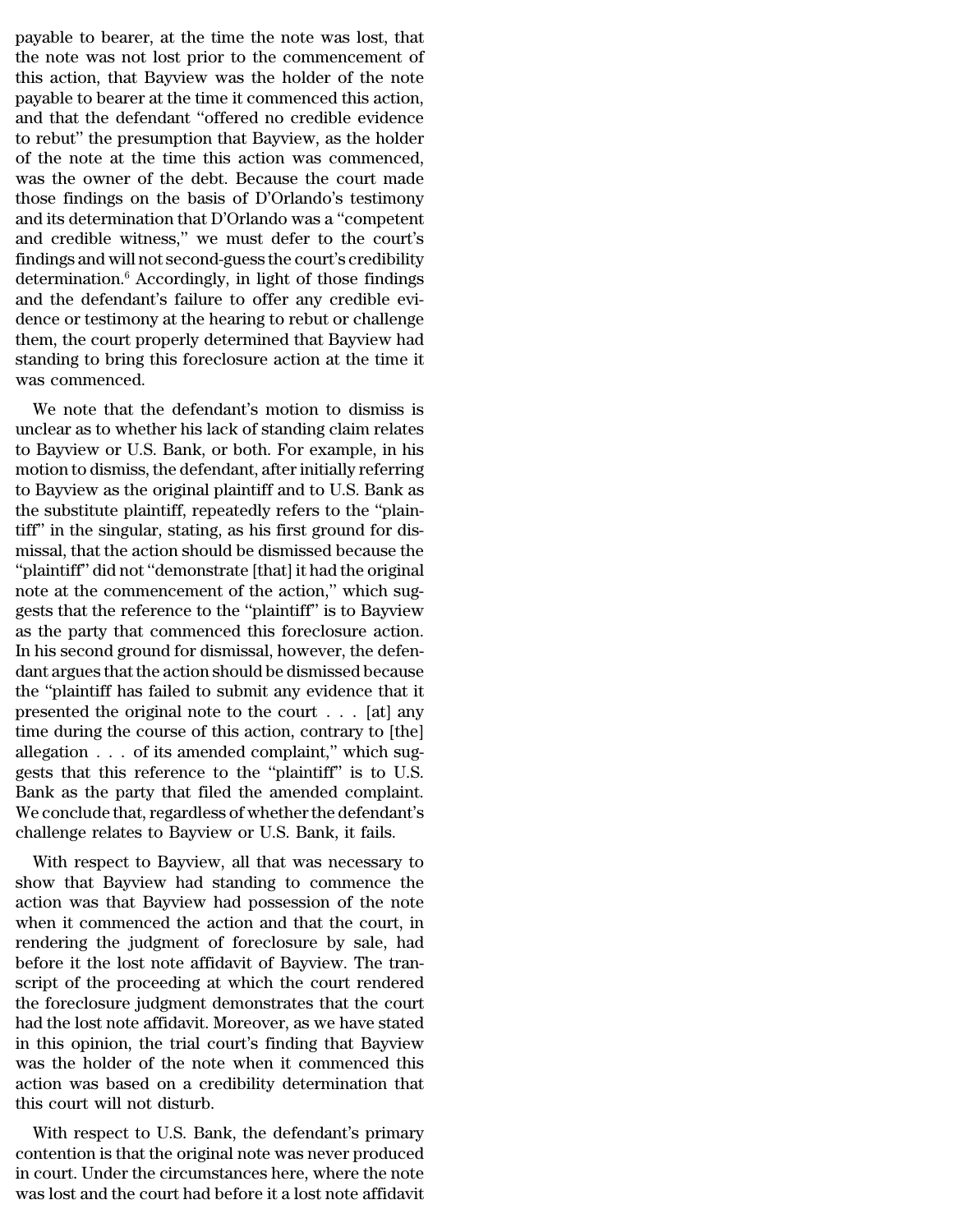and found that credible evidence demonstrated that<br>Bayview was the last entity to possess the original note<br>with ondersements before commencing this litigation and found that credible evidence demonstrated that<br>Bayview was the last entity to possess the original note<br>with endorsements before commencing this litigation,<br>which gave it standing to bring this forcelosure action and found that credible evidence demonstrated that<br>Bayview was the last entity to possess the original note<br>with endorsements before commencing this litigation,<br>which gave it standing to bring this foreclosure action,<br>the and found that credible evidence demonstrated that<br>Bayview was the last entity to possess the original note<br>with endorsements before commencing this litigation,<br>which gave it standing to bring this foreclosure action,<br>the and found that credible evidence demonstrated that<br>Bayview was the last entity to possess the original note<br>with endorsements before commencing this litigation,<br>which gave it standing to bring this foreclosure action,<br>the and found that credible evidence demonstrated that<br>Bayview was the last entity to possess the original note<br>with endorsements before commencing this litigation,<br>which gave it standing to bring this foreclosure action,<br>the and found that credible evidence demonstrated that<br>Bayview was the last entity to possess the original note<br>with endorsements before commencing this litigation,<br>which gave it standing to bring this foreclosure action,<br>the Bayview was the last entity to possess the original note<br>with endorsements before commencing this litigation,<br>which gave it standing to bring this foreclosure action,<br>the failure to produce the original note was not fatal<br> with endorsements before commencing this litigation,<br>which gave it standing to bring this foreclosure action,<br>the failure to produce the original note was not fatal<br>to the foreclosure of the mortgage. Moreover, the fact<br>th which gave it standing to bring this foreclosure action,<br>the failure to produce the original note was not fatal<br>to the foreclosure of the mortgage. Moreover, the fact<br>that the note was lost while it was in the possession<br>o the failure to produce the original note was not fatal<br>to the foreclosure of the mortgage. Moreover, the fact<br>that the note was lost while it was in the possession<br>of Bayview did not affect the ability of U.S. Bank, as a<br>v to the foreclosure of the mortgage. Moreover, the fact<br>that the note was lost while it was in the possession<br>of Bayview did not affect the ability of U.S. Bank, as a<br>valid assignee of the note and mortgage, to foreclose<br>o that the note was lost while it was in the possession<br>of Bayview did not affect the ability of U.S. Bank, as a<br>valid assignee of the note and mortgage, to foreclose<br>on the mortgage, as it was able to prove its ownership<br>of of Bayview did not affect the ability of U.S. Bank, as a valid assignee of the note and mortgage, to foreclose on the mortgage, as it was able to prove its ownership of the debt through secondary evidence, namely, the assi valid assignee of the note and mortgage, to foreclose<br>on the mortgage, as it was able to prove its ownership<br>of the debt through secondary evidence, namely, the<br>assignment of the note and mortgage that secured the<br>debt. Se on the mortgage, as it was able to prove its ownership<br>of the debt through secondary evidence, namely, the<br>assignment of the note and mortgage that secured the<br>debt. See *New England Savings Bank* v. *Bedford Realty*<br>*Cor* of the debt through secondary evidence, namely, the<br>assignment of the note and mortgage that secured the<br>debt. See *New England Savings Bank v. Bedford Realty*<br>*Corp.*, 238 Conn. 745, 760, 680 A.2d 301 (1996) (explain-<br>ing assignment of the note and mortgage that secured the<br>debt. See *New England Savings Bank* v. *Bedford Realty*<br>*Corp.*, 238 Conn. 745, 760, 680 A.2d 301 (1996) (explain-<br>ing that fact that assignee of note and mortgage neve debt. See *New England Savings Bank* v. *Bedford Realty*<br>Corp., 238 Conn. 745, 760, 680 A.2d 301 (1996) (explain-<br>ing that fact that assignee of note and mortgage never<br>possessed original note that was lost did not prohibi Corp., 238 Conn. 745, 760, 680 A.2d 301 (1996) (explaining that fact that assignee of note and mortgage never possessed original note that was lost did not prohibit it from pursuing foreclosure action to enforce terms of ing that fact that assignee of note and mortgage never<br>possessed original note that was lost did not prohibit<br>it from pursuing foreclosure action to enforce terms of<br>mortgage); *Castle* v. *DiMugno*, supra, 199 Conn. App.<br> possessed original note that was lost did not prohibit<br>it from pursuing foreclosure action to enforce terms of<br>mortgage); *Castle v. DiMugno*, supra, 199 Conn. App.<br>754 ("[p]ossession of the original note underlying the<br>mo it from pursuing foreclosure action to enforce terms of<br>mortgage); *Castle v. DiMugno*, supra, 199 Conn. App.<br>754 ("[p]ossession of the original note underlying the<br>mortgage is not a necessary prerequisite for [seeking<br>for mortgage); *Castle* v. *DiMugno*, supra, 199 Conn. App.<br>754 ("[p]ossession of the original note underlying the<br>mortgage is not a necessary prerequisite for [seeking<br>foreclosure of the mortgage] because [t]he mortgage<br>secur 754 ("[p]ossession of the original note underlying the<br>mortgage is not a necessary prerequisite for [seeking<br>foreclosure of the mortgage] because [t]he mortgage<br>secures the indebtedness itself, not the written evidence<br>of mortgage is not a necessary prerequisite for [seeking<br>foreclosure of the mortgage] because [t]he mortgage<br>secures the indebtedness itself, not the written evidence<br>of it" (internal quotation marks omitted)); *Seven Oaks*<br> foreclosure of the mortgage] because [t]he mortgage<br>secures the indebtedness itself, not the written evidence<br>of it" (internal quotation marks omitted)); *Seven Oaks*<br>*Enterprises, L.P. v. DeVito*, 185 Conn. App. 534, 547 secures the indebtedness itself, not the written evidence<br>of it" (internal quotation marks omitted)); *Seven Oaks*<br>*Enterprises, L.P. v. DeVito*, 185 Conn. App. 534, 547–48,<br>198 A.3d 88 ("[B]ecause the plaintiff had chose of it" (internal quotation marks omitted)); *Seven Oaks*<br>*Enterprises, L.P. v. DeVito*, 185 Conn. App. 534, 547–48,<br>198 A.3d 88 ("[B]ecause the plaintiff had chosen to<br>pursue the equitable action of foreclosure of the mor *Enterprises, L.P. v. DeVito*, 185 Conn. App. 534, 547–48, 198 A.3d 88 ("[B]ecause the plaintiff had chosen to pursue the equitable action of foreclosure of the mortgage, rather than a legal action on the note, the fact t 198 A.3d 88 ("[B]ecause the plaintiff had chosen to<br>pursue the equitable action of foreclosure of the mort-<br>gage, rather than a legal action on the note, the fact<br>that [the plaintiff] never possessed the lost promissory<br>n pursue the equitable action of foreclosure of the mortgage, rather than a legal action on the note, the fact<br>that [the plaintiff] never possessed the lost promissory<br>note [was] not fatal to its foreclosure of the mortgage gage, rather than a legal action on the note, the fact<br>that [the plaintiff] never possessed the lost promissory<br>note [was] not fatal to its foreclosure of the mortgage.<br>. . . [W]<br>hatever restrictions . . . [§] 42a-3-309 m that [the plaintiff] never possessed the lost promissory<br>note [was] not fatal to its foreclosure of the mortgage.<br>. . . . [W]hatever restrictions . . . [§]  $42a-3-309$  might<br>put upon the enforcement of personal liability note [was] not fatal to its foreclosure of the mortgage.<br>
. . . [W]hatever restrictions . . . [§] 42a-3-309 might<br>
put upon the enforcement of personal liability based<br>
solely upon a lost note, they [did] not prohibit [the . . . [W]hatever<br>put upon the er<br>solely upon a le<br>plaintiff] from p<br>enforce the term<br>marks omitted.)<br>893 (2018).<br>Accordingly, v It upon the emorcement of personal nability based<br>lely upon a lost note, they [did] not prohibit [the<br>aintiff] from pursuing an action of foreclosure to<br>force the terms of the mortgage." (Internal quotation<br>arks omitted.)) solely upon a lost hote, they [did] hot promote [the<br>plaintiff] from pursuing an action of foreclosure to<br>enforce the terms of the mortgage." (Internal quotation<br>marks omitted.)), cert. denied, 330 Conn. 953, 197 A.3d<br>893 planting from pune<br>enforce the terms  $\alpha$  marks omitted.)),  $\alpha$ <br>893 (2018).<br>Accordingly, we<br>denied the defenda<br>sure action.<sup>7</sup><br>The judgment is

arks omitted.)), cert. denied, 330 Conn. 953, 197 A.3d<br>3 (2018).<br>Accordingly, we conclude that the trial court properly<br>nied the defendant's motion to dismiss this foreclo-<br>re action.<sup>7</sup><br>The judgment is affirmed and the ca 893 (2018).<br>
Accordingly, we conclude that the trial court properly<br>
denied the defendant's motion to dismiss this foreclo-<br>
sure action.<sup>7</sup><br>
The judgment is affirmed and the case is remanded<br>
with direction to act on the Accordingly, we co<br>denied the defendant<br>sure action.<sup>7</sup><br>The judgment is af<br>with direction to act<br>committee sale.<br><sup>1</sup>The complaint also name:<br>Fidelis Holdings, Ltd., and th

Ire judgment is affirmed and the case is remanded<br>ith direction to act on the motion for approval of the<br>ommittee sale.<br><sup>1</sup>The complaint also names as defendants Capital One Bank (USA), N.A.,<br>delis Holdings, Ltd., and the The judgment is affirmed and the case is remanded<br>with direction to act on the motion for approval of the<br>committee sale.<br><sup>1</sup> The complaint also names as defendants Capital One Bank (USA), N.A.,<br>Fidelis Holdings, Ltd., and

The judgment is affirmed and the case is remanded<br>with direction to act on the motion for approval of the<br>committee sale.<br><sup>1</sup> The complaint also names as defendants Capital One Bank (USA), N.A.,<br>Fidelis Holdings, Ltd., and with direction to act on the motion for approval of the committee sale.<br>
<sup>1</sup> The complaint also names as defendants Capital One Bank (USA), N.A., Fidelis Holdings, Ltd., and the Department of Treasury of the United States The complaint also names as defendants Capital One Bank (USA), N.A., Fidelis Holdings, Ltd., and the Department of Treasury of the United States of America. Because those defendants are not involved in this appeal, our re

Fidelis Holdings, Ltd., and the Department of Treasury of the United States of America. Because those defendants are not involved in this appeal, our references in this opinion to the defendant are to Gallant.<br><sup>2</sup> Although of America. Because those defendants are not involved in this appeal, our references in this opinion to the defendant are to Gallant.<br><sup>2</sup> Although the defendant's appeal form lists the judgment of foreclosure by sale as on % of America. Because those defendants are not involved in this appeal, our references in this opinion to the defendant are to Gallant.<br>
<sup>2</sup> Although the defendant's appeal form lists the judgment of foreclosure by sale a <sup>2</sup> Although the defendant's appeal form lists the judgment of foreclosure by sale as one of the decisions that he is challenging on appeal, his appellate brief focuses primarily on his assertion that the substitute plaint by sale as one of the decisions that he is challenging on appeal, his appellate brief focuses primarily on his assertion that the substitute plaintiff, U.S. Bank Trust, N.A., as trustee for LSF9 Master Participation Trust, brief focuses primarily on his assertion that the substitute plaintiff, U.S. Bank Trust, N.A., as trustee for LSF9 Master Participation Trust, lacks standing to maintain this action because the original note was never prod Bank Trust, N.A., as trustee for LSF9 Master Participation Trust, lacks standing to maintain this action because the original note was never produced in court, which was the basis for his motion to dismiss. We address the Example to maintain this action because the original note was never produced in court, which was the basis for his motion to dismiss. We address the defendant's jurisdictional claim in our review of whether the trial cour bandary of the method was the basis for his motion to dismiss. We address the defendant's jurisdictional claim in our review of whether the trial court properly denied his motion to dismiss and conclude that his jurisdicti the defendant's jurisdictional claim in our review of whether the trial court<br>properly denied his motion to dismiss and conclude that his jurisdictional<br>challenge fails. Because the defendant's brief is devoid of any argum analysis concerning the underlying foreclosure judgment, we deem any claim<br>analysis concerning the underlying foreclosure judgment, we deem any claim<br>related thereto abandoned. See *Belevich* v. *Renaissance I*, *LLC*, 20

not related thereto abandoned. See *Belevich v. Renaissance I, LLC*, 207 Conn.<br>App. 119, 120 n.1, 261 A.3d 1 (2021).<br><sup>3</sup> See footnote 6 of this opinion.<br><sup>4</sup> Although both U.S. Bank and the defendant acknowledge in their br